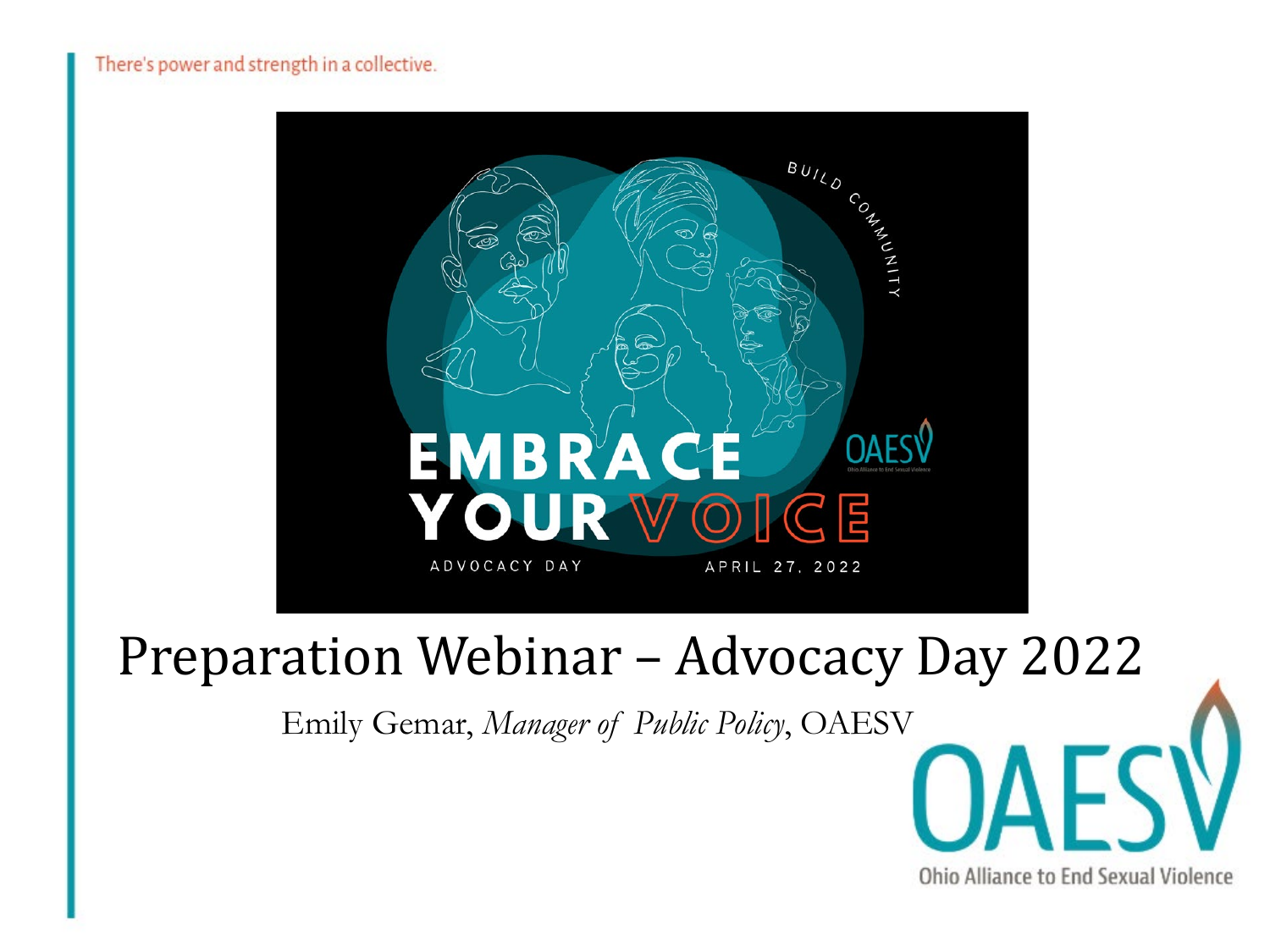### Order of Presentation

- How is this Advocacy Day Different?
- Structure & Agenda for the Day
- Are you Meeting with Lawmakers? *If yes:*
	- Your Meeting List & Details Arrive April 20 (may be late\*).
	- Contents of the April 20 Email
- Discussion Topics for Meetings
- Post-Meeting Steps

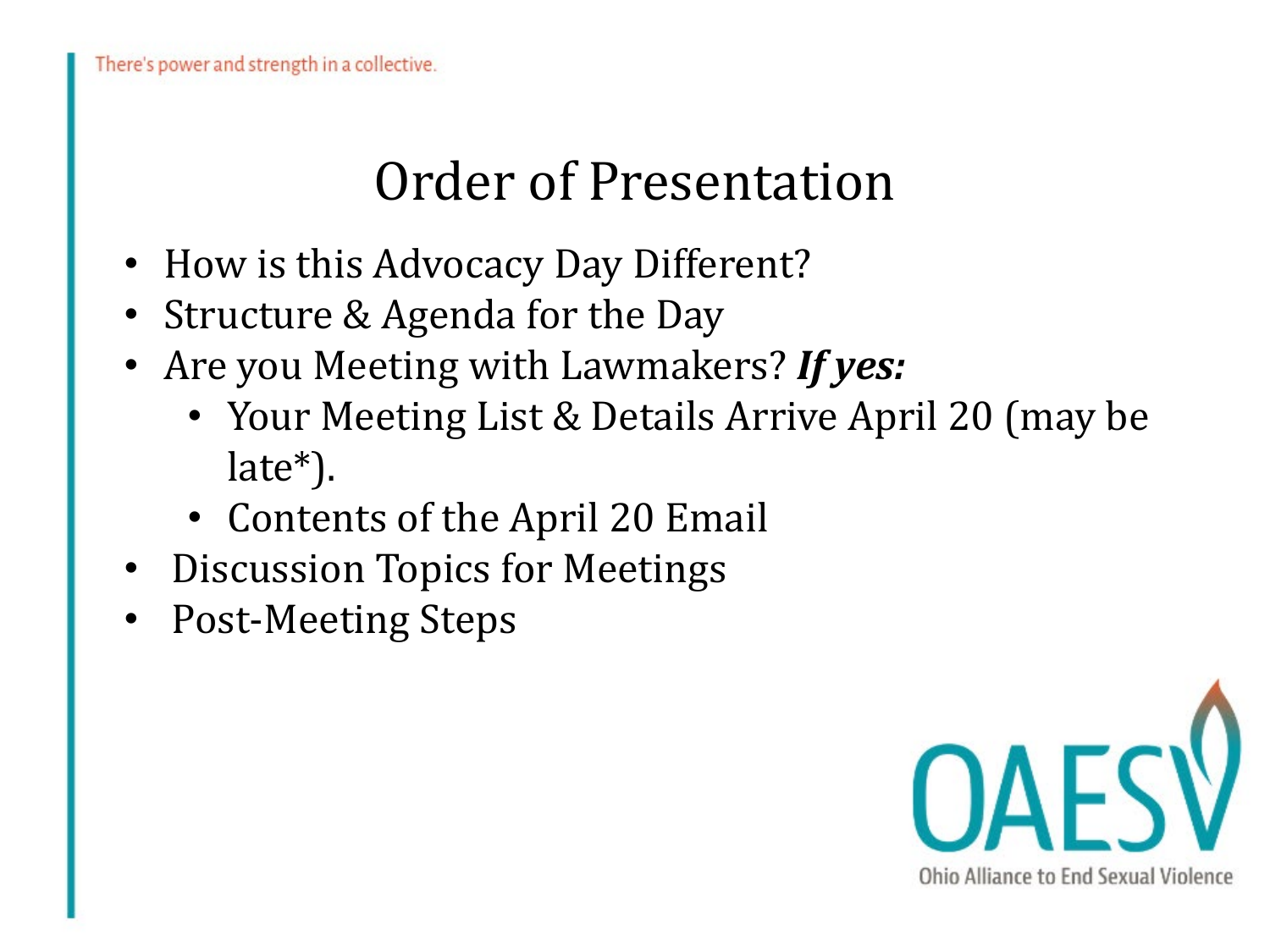## How is this Advocacy Day Different?

- 1. What is the Same?
	- Structure of the day morning event and afternoon meetings
	- Similar to last two years *virtual event*
- 2. What is Different?
	- CART captioning (in addition to live ASL interpreters)
	- Unlike last year, we are not asking you for specific times in the afternoon that you are available; instead, we are asking you to be available for the afternoon (12-4pm) if you want to attend meetings.
		- *This does not mean you will be in back-to-back meetings for the whole 4 hour period of time.*

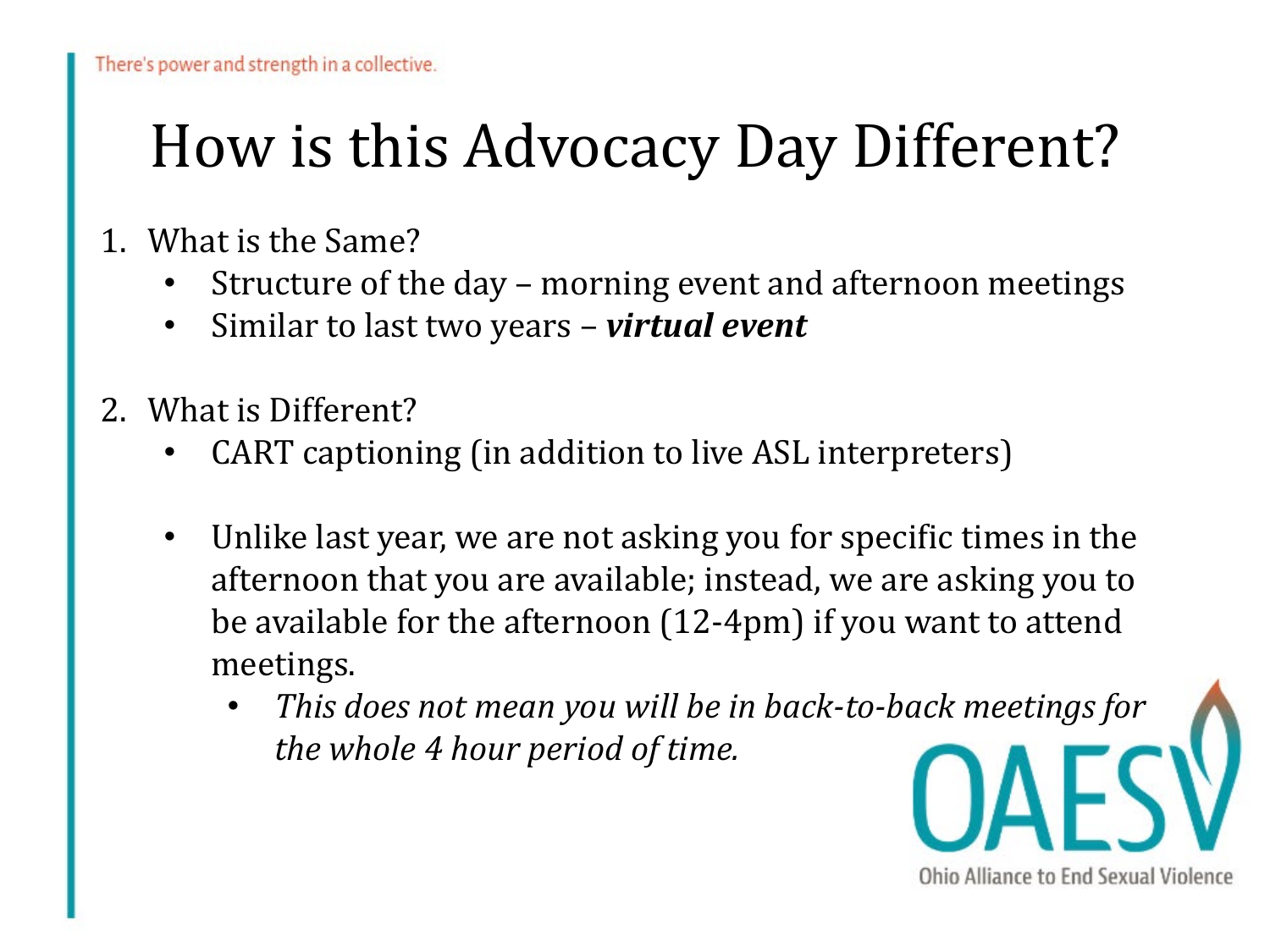There's power and strength in a collective.

# Structure of the Day

#### Morning Session, 9am-12pm

- Open to all
- Live-streamed on Facebook

#### Afternoon Session, 12pm-4pm

- **Registration required**
- Must register for the whole afternoon
- Will be assigned to a group for meetings

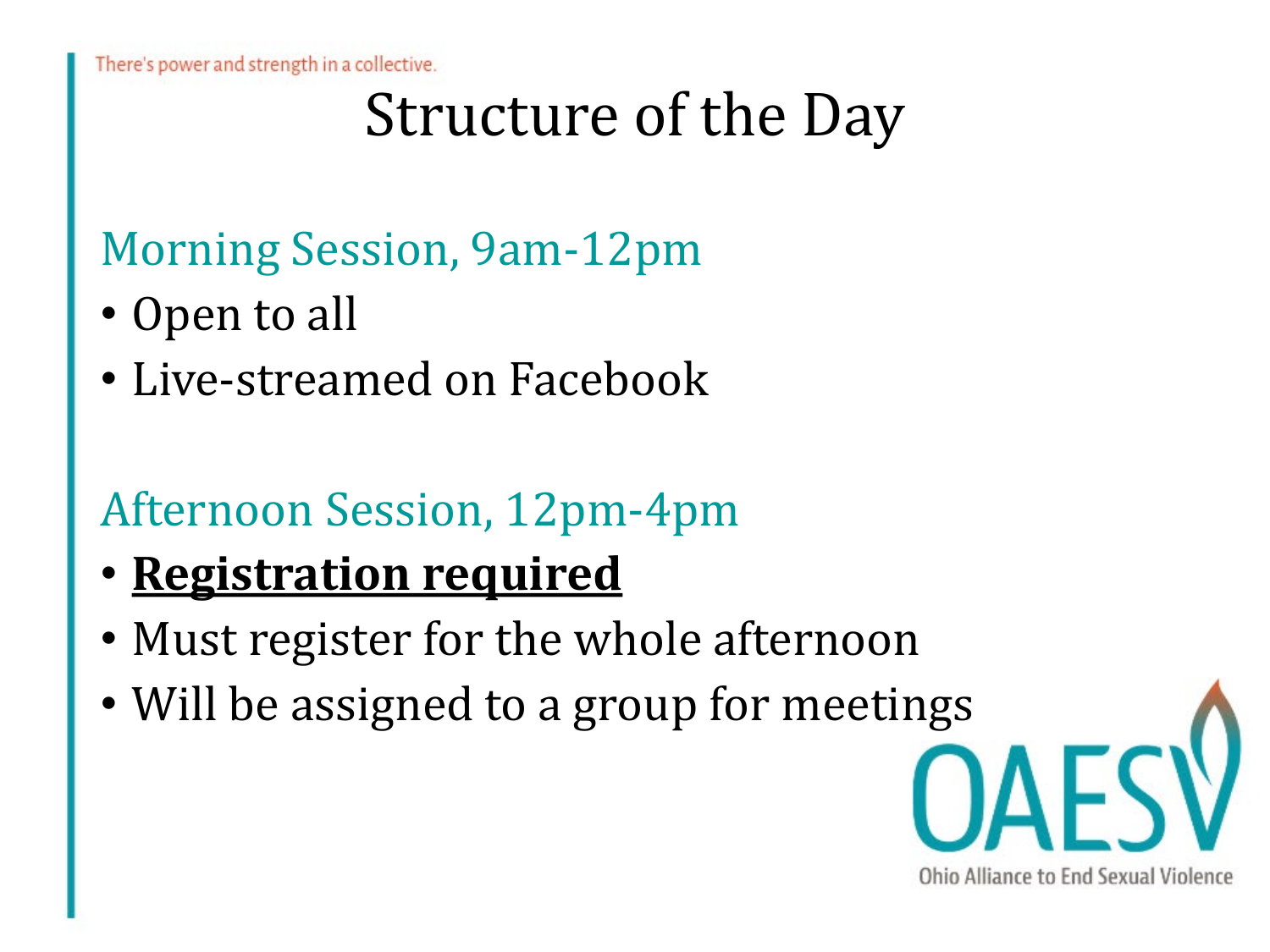# Agenda for the Day

#### **Morning Speaking Program & Kick Off:**

- *1. Kick-Off*, Mayor Sharetta Smith
- *2. Keynote*, Representative Miranda, Representative Galonski
- *3. Panel*, Rosie Hidalgo & Terri Poore
- *4. Panel*, Lynn Rosenthal & Indira Henard
- *5. Closing*, Representative Abrams, Representative Hicks-Hudson

#### **Afternoon Legislative Meetings**

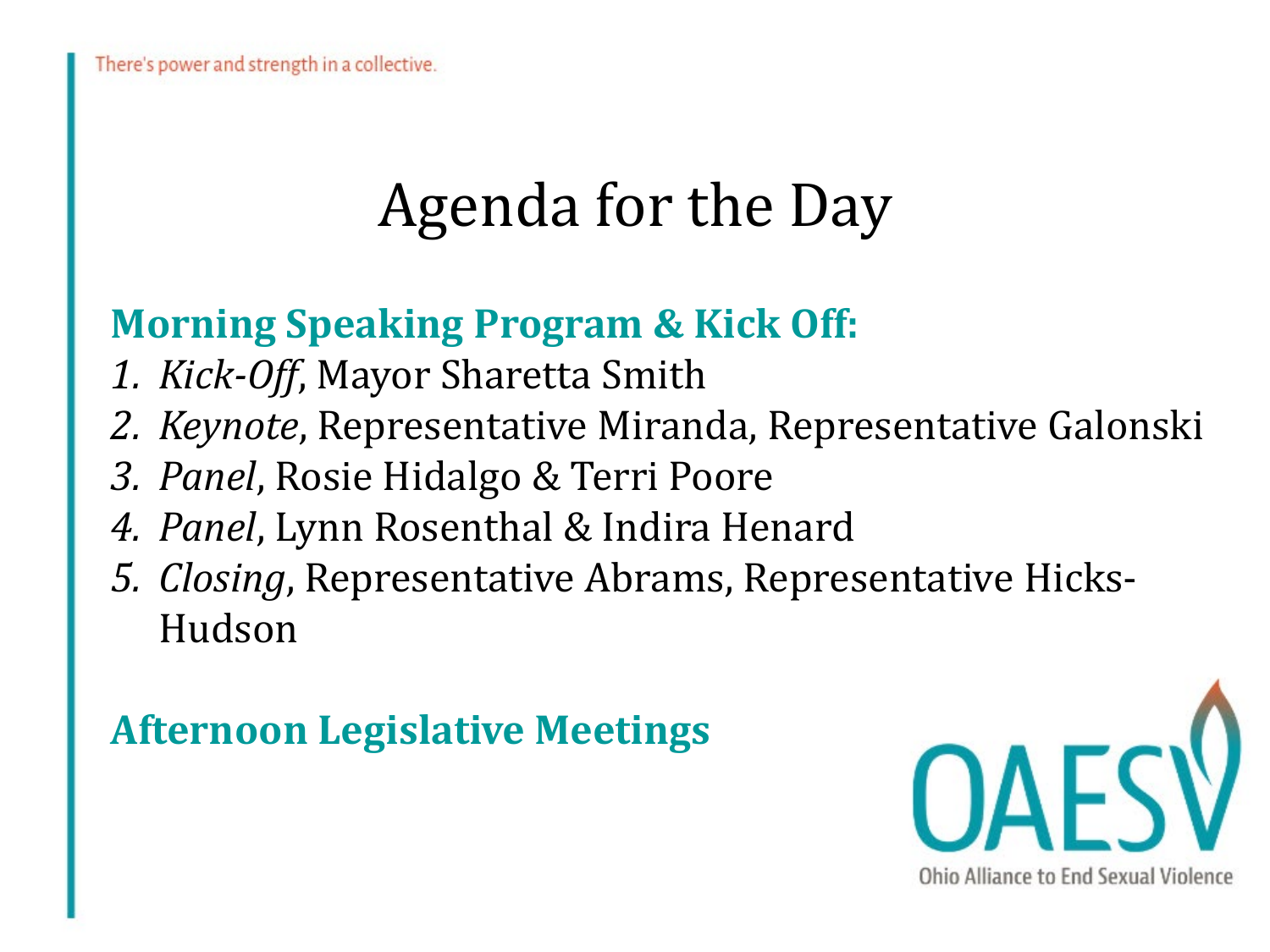There's power and strength in a collective.

# Meetings with Lawmakers

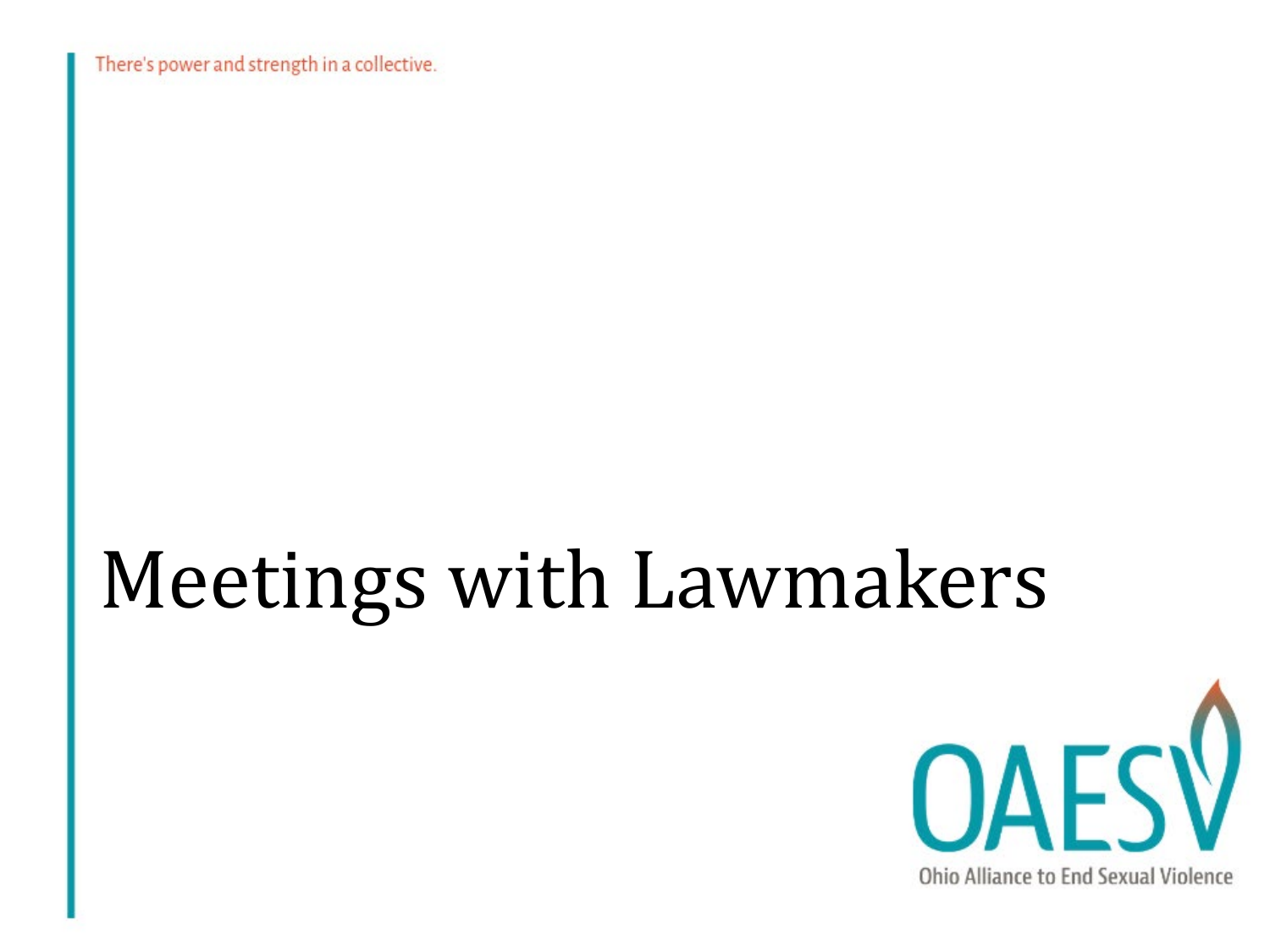# Prep emails

#### April 20 Email (*who/what/where/when/how/why* email)

Dear,

Thank you for participating in legislative meetings. As you know, committing to a legislative meeting is a critical part of passing survivor-centered legislation and securing funding for rape crisis programs in Ohio.

You are scheduled to meet with the following lawmakers at the following times.

| <b>Time</b> | Lawmaker                            | <b>Access Method</b>                                  | <b>Thank You Note</b><br><b>Recipients</b>                                                                        |
|-------------|-------------------------------------|-------------------------------------------------------|-------------------------------------------------------------------------------------------------------------------|
| 11:10       | Rep. Smith<br>{link to bio here}    | Zoom:<br>[Zoom Link will be here]                     | Aide Evan Jones, lawmaker<br>may be late or not able to<br>attend<br>Thank you note email:<br>rep00@ohiohouse.gov |
| 1:00        | Rep. Robinson<br>{link to bio here} | Conference Line:<br>[Conference Link will be<br>here] | Rep. Robinson will be there<br>Thank you note email:<br>$rep00@$ ohiohouse.gov                                    |

Your Group Lead is \_\_\_. \_\_will reach out to you no later than Friday, April 22 to establish contact and offer support. Should you have any questions ahead of hearing from them, please feel free to reach out to them at [email address]. Your group lead will coordinate thank you emails to the lawmakers you met with.

We encourage you to review your lawmaker bios listed in the table above, and explore OAESV's Advocacy Day toolkit webpage [link listed here].

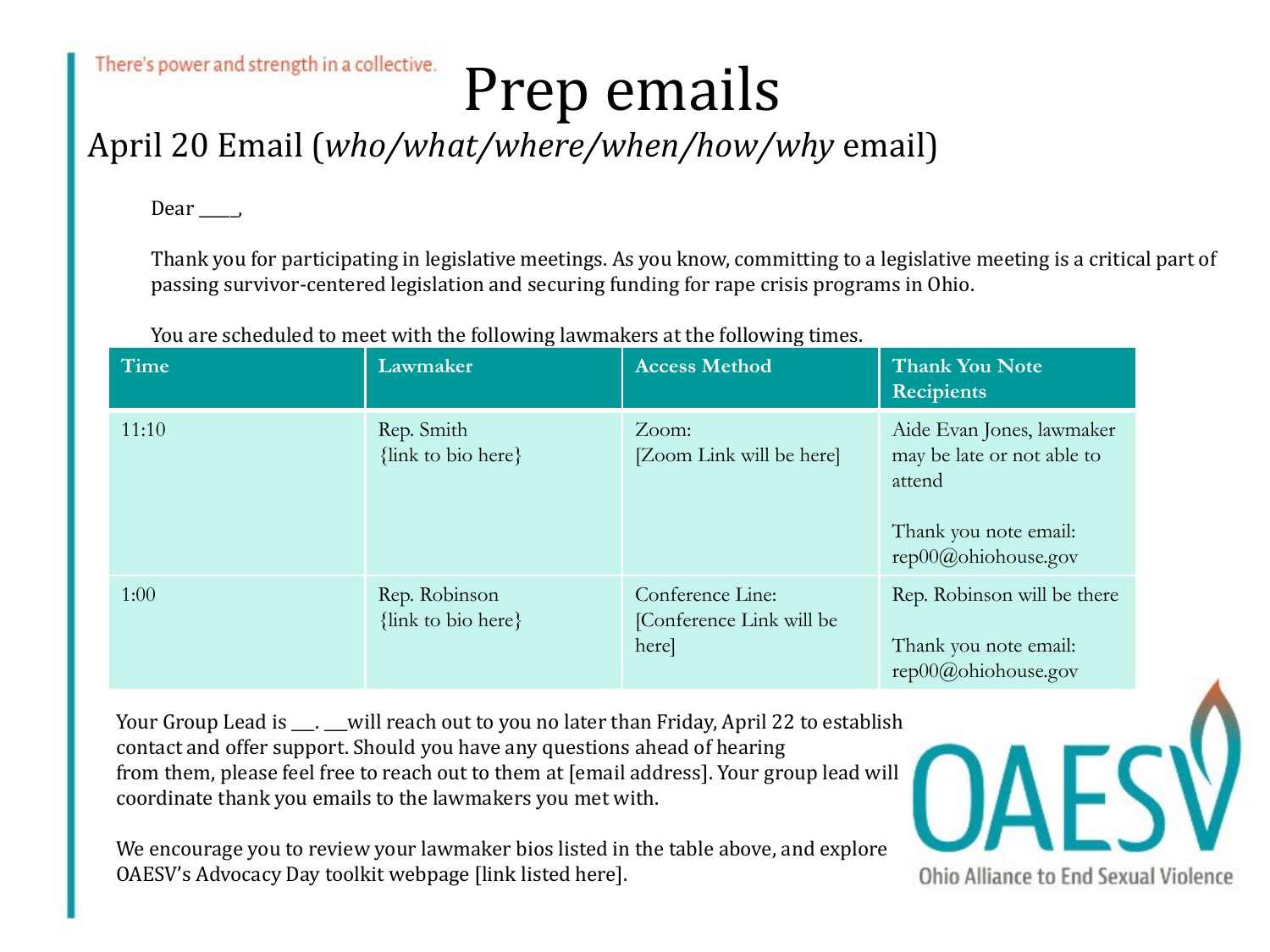## Research Ahead of Time

- Lawmaker Bios
	- Example:



**Ohio Senate District 9** Counties: Hamilton (part)

Senator Cecil Thomas was elected in November 2014 to serve Ohio's 9<sup>th</sup> Senate district, which includes parts of Cincinnati, St. Bernard, Elmwood Place, Norwood, Golf Manor, Hollydale, Columbia Township, Silverton and Springfield Township.

A product of a working class family, Senator Thomas was born in rural Alabama in 1952. At the age of eight, his family moved to Cincinnati settling into the West End community where he attended St. Anthony Catholic School. After graduating from Withrow High School, he took a job as a public service worker. However, with the desire to attend college he joined the Cincinnati Police Cadet Program, which offered free college tuition.

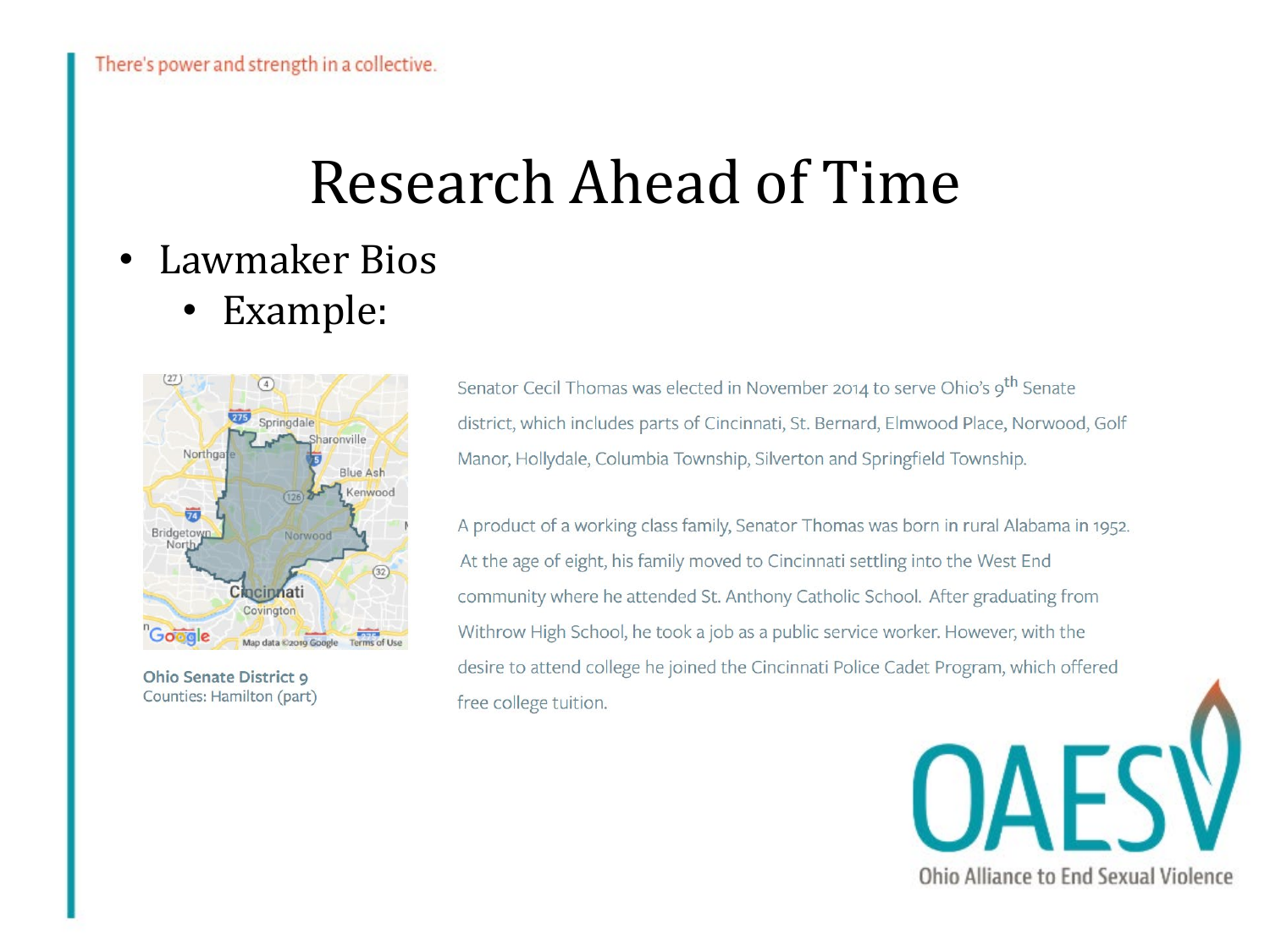## Meeting Topics

- HB 121, Spousal Exemption
- HB 105, Erin's Law
- HB 266, Statute of Limitations

OAESV supports each of these bills. In general, we can ask legislators to favorably consider these bills.

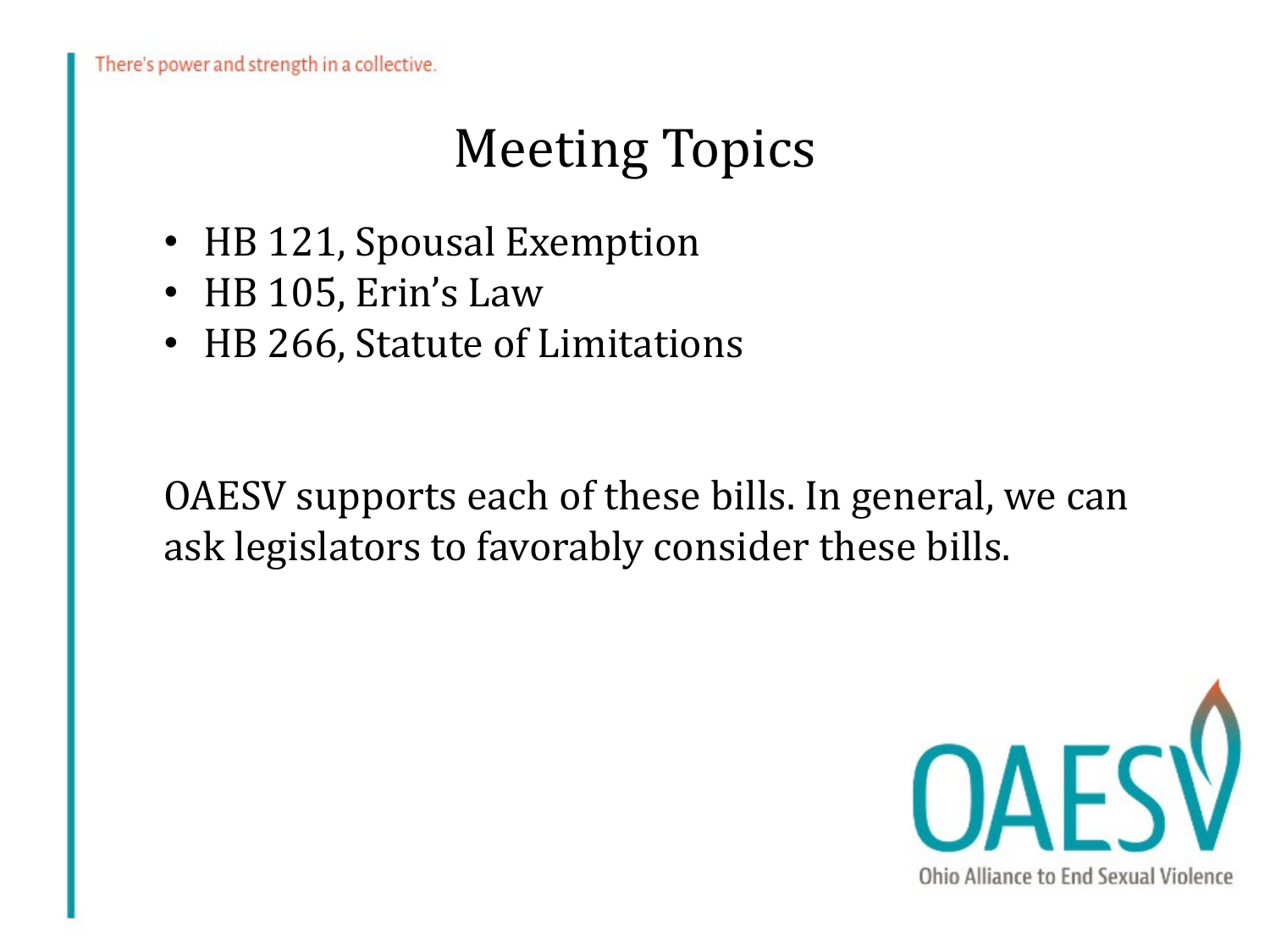# HB 266

#### This bill would:

- Remove the spousal exception from ORC § 2907.02 Rape.
- Remove the statute of limitations for criminal prosecutions of ORC § 2907.02 Rape and certain related civil actions.
- Extend the period of limitations for a civil action by a victim of childhood sexual abuse.

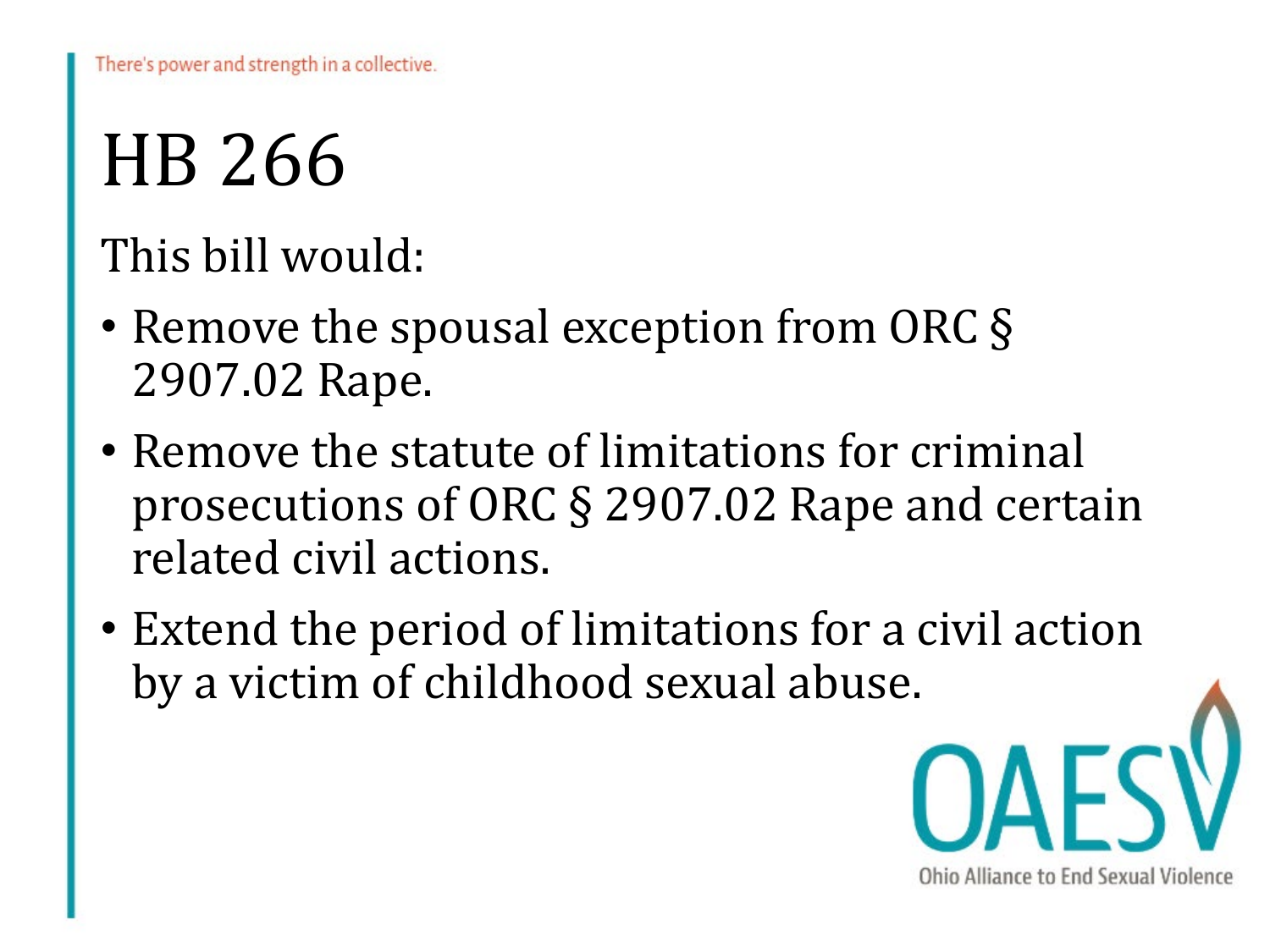There's power and strength in a collective.

#### HB 121 This bill would:

- **Remove the spousal exceptions** from § 2907.02 Rape, § 2907.03 Sexual Battery, § 2907.04 Unlawful Sexual Conduct with a Minor, § 2907.05 Gross Sexual Imposition, § 2907.06 Sexual Imposition, and § 2907.07 Importuning.
- **Permit spousal testimony** in a prosecution of the following offenses: § 2907.03 Sexual Battery, § 2907.04 Unlawful Sexual Conduct with a Minor, § 2907.05 Gross Sexual Imposition, § 2907.06 Sexual Imposition, § 2907.07 Importuning, and § 2907.09 Public Indecency.

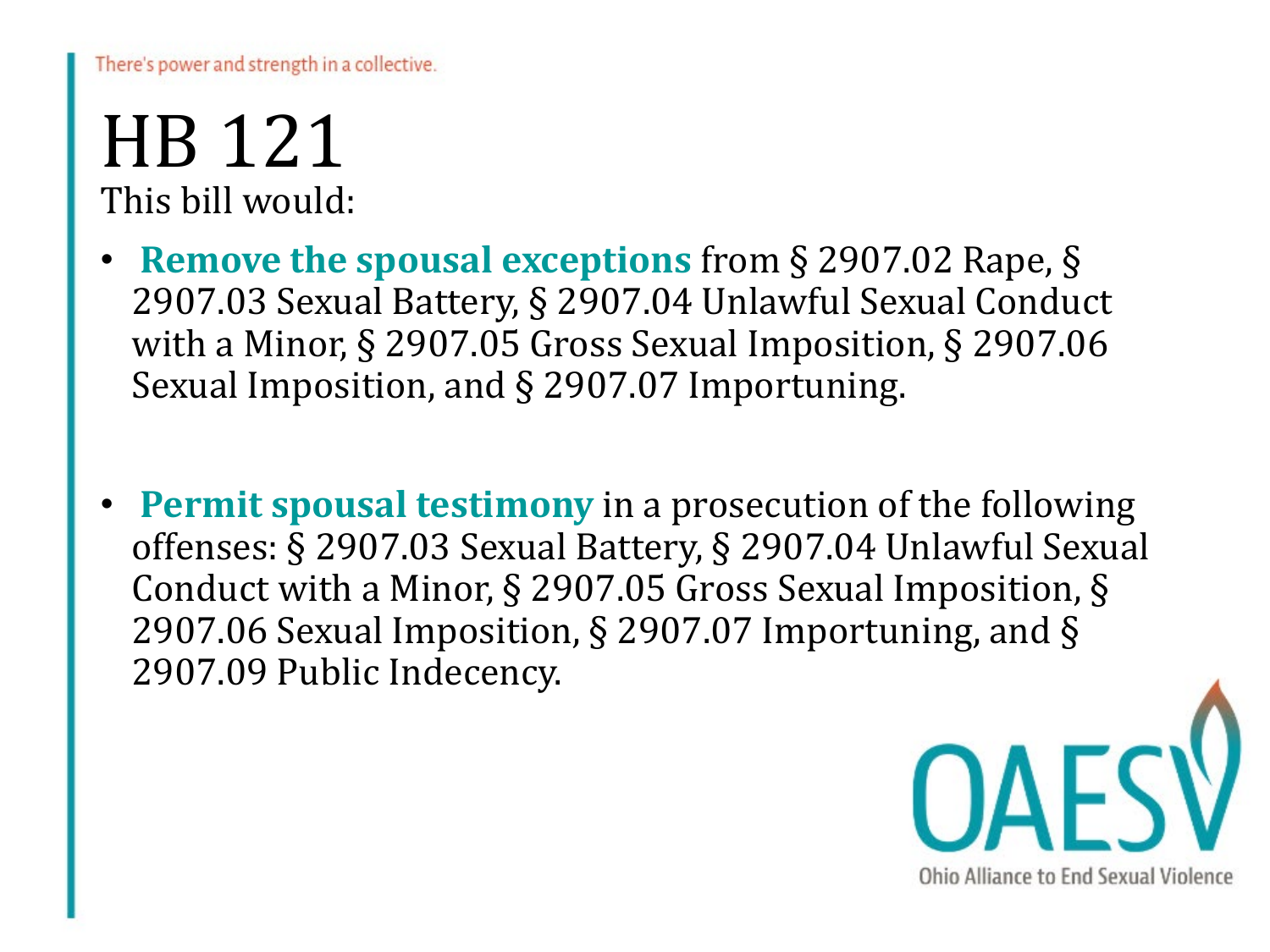# HB 105

This bill would require:

- All Ohio school districts, community schools, and STEM schools in Ohio provide age-appropriate, **annual instruction on child sexual abuse prevention** for K-12 students.
- The Ohio Department of Education website to provide links to **free curricula** addressing sexual violence prevention to aid schools in developing their own programs**.**
- Each school district and educational service center to **incorporate child sexual abuse training into its required in-service training** for teachers and other professionals.
- That the mandated child sexual abuse prevention instruction include information on **available counseling and resources** for children who experience sexual abuse.

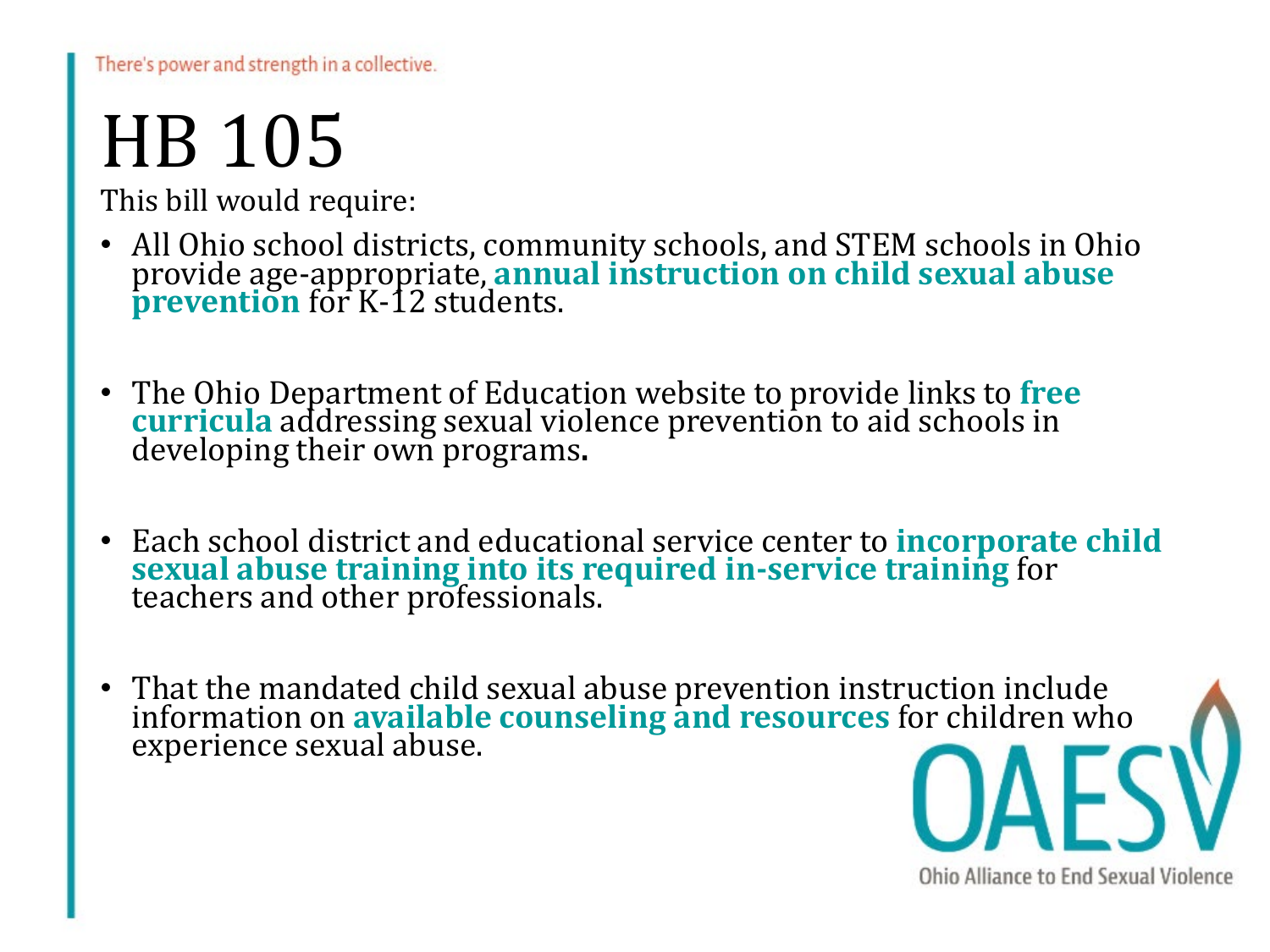# Navigating Unknowns

If you are meeting with a lawmaker that may bring up other legislation, we will do our best to notify you of that ahead and/or prepare your group lead.

Example: Rep. Russo is currently sponsoring legislation to remove the cap on tort damages for sexual assault civil suits – we support this and will include it in the briefing materials for lawmakers, but it is among many bills that cannot feasibly be included in a 20 minute meeting.

*It is always acceptable to note down a question or request that you will need to follow up on.* 

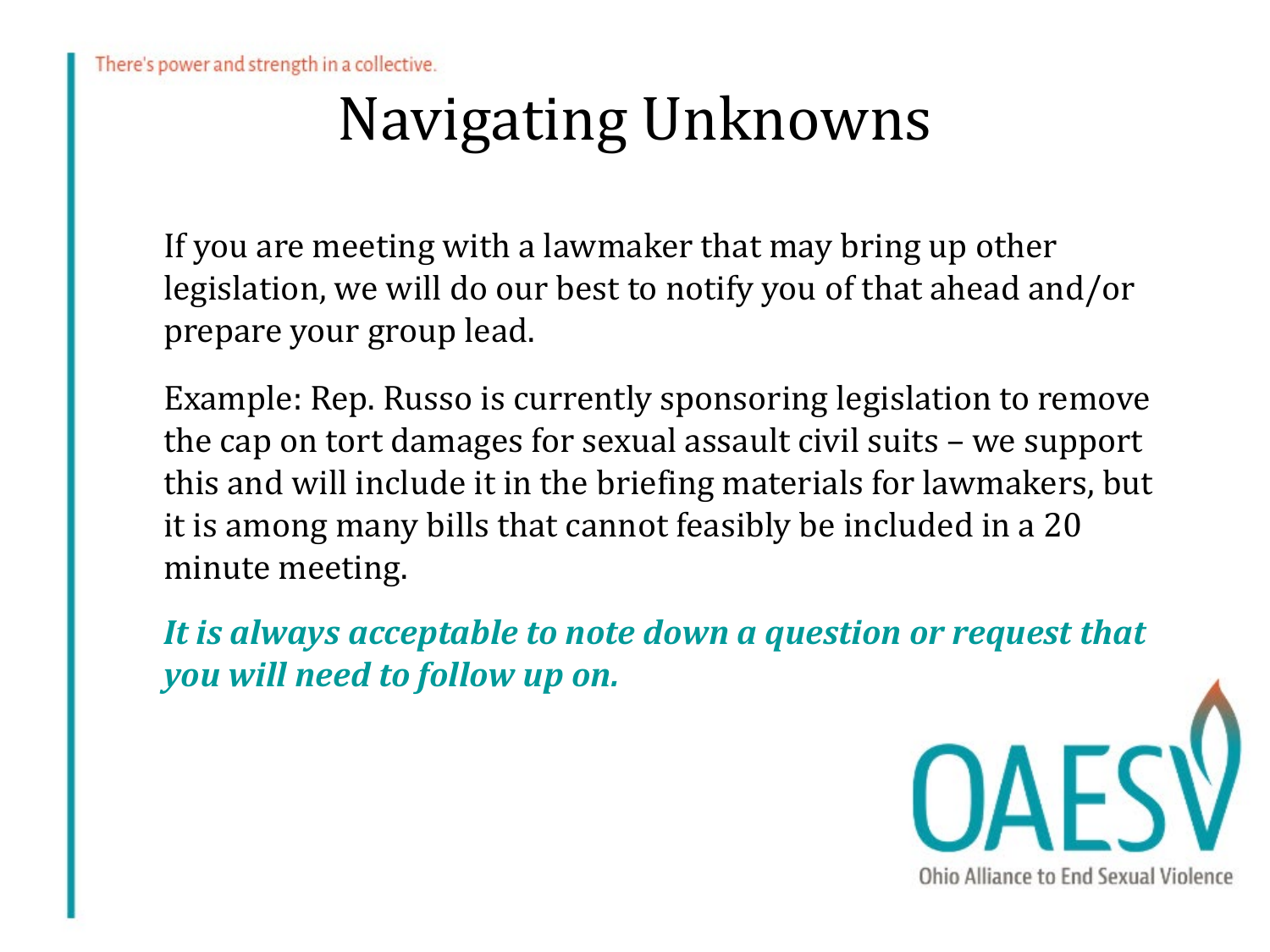# Preparation for Meetings **What you can do now:**

- Start looking for connections between the highlighted bills for this Advocacy Day and your own area of practice or expertise.
- Research the lawmakers from your district. <https://www.legislature.ohio.gov/>

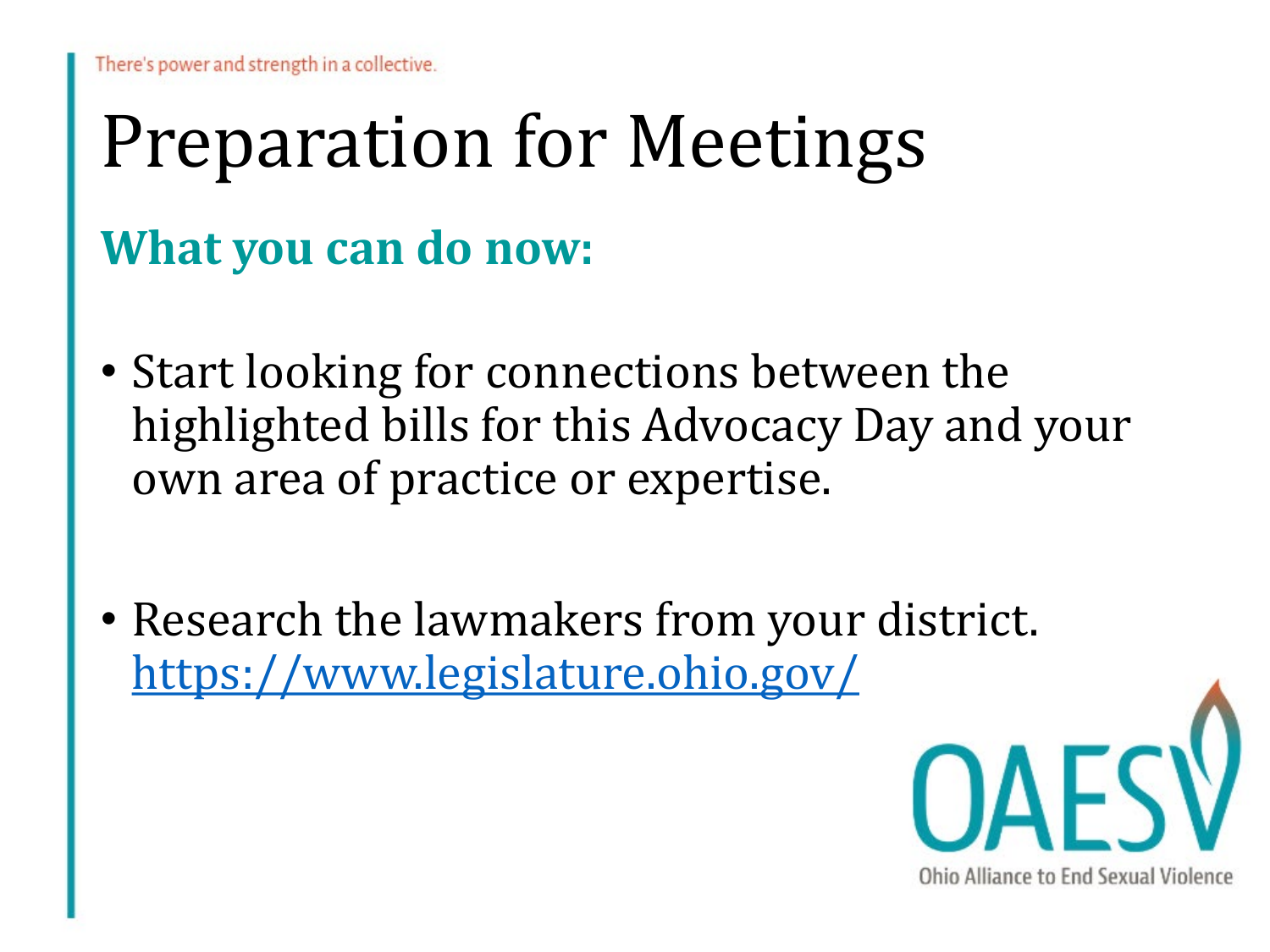#### Post-Meeting Steps

#### **Thank You Email**

- To Aide & Lawmaker
- Example:
- To: [Sarah.Smith@ohiohouse.gov](mailto:Sarah.Smith@ohiohouse.gov); [rep00@ohiohouse.gov](mailto:rep00@ohiohouse.gov)
- Subject: Sexual Violence Meeting Thank You
- Sarah and Rep. Jones,

Thank you for taking the time to meet with me on April 27 to discuss the importance of eliminating the statute of limitations for rape, and for your thoughtful questions about HB 105 and 121. We appreciate your time and energy supporting sexual violence survivors.

Best,

 $\overline{\phantom{a}}$ 

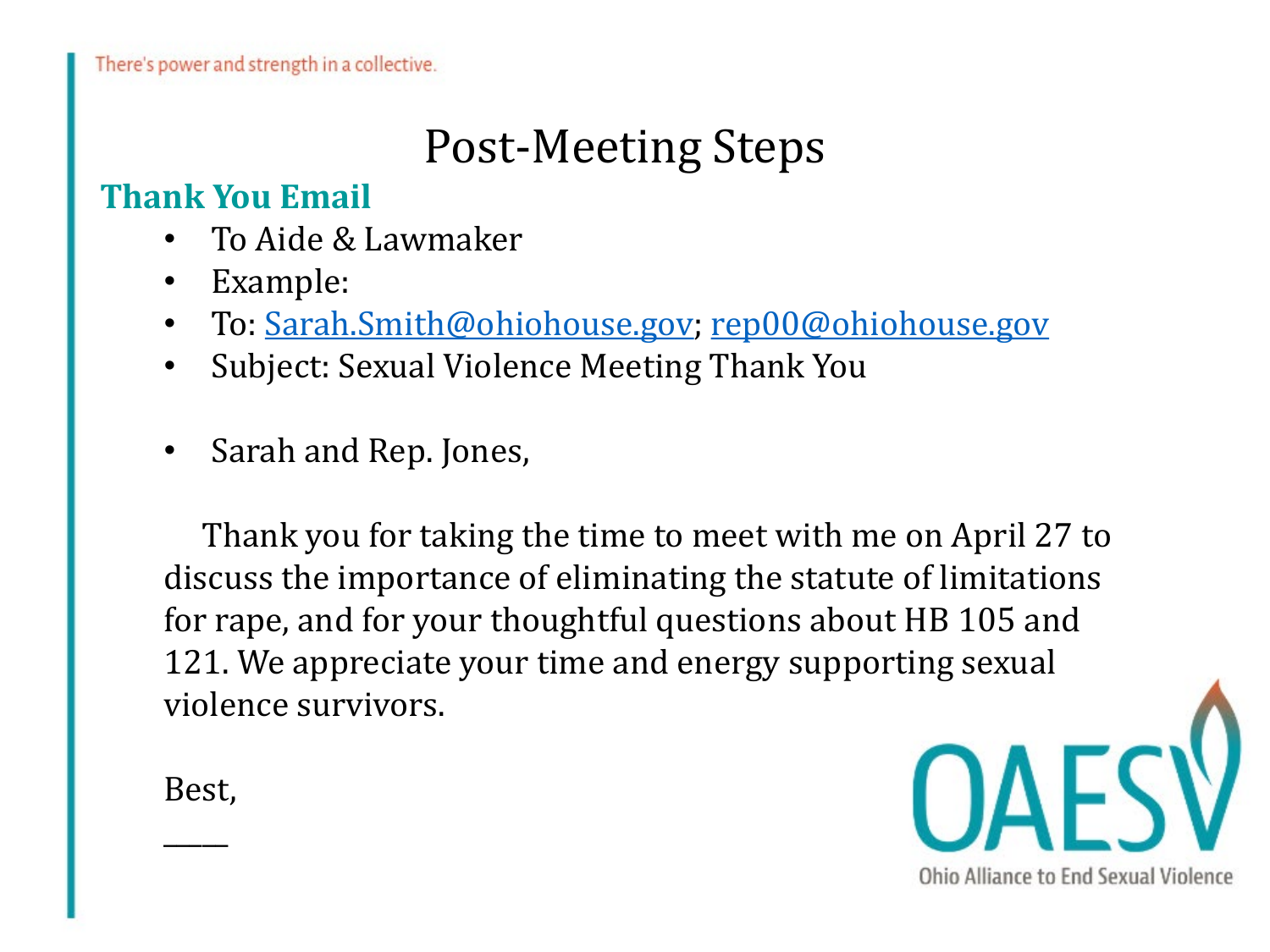#### Post-Meeting Steps

- Tweet & Social Media
	- Photo of you wearing teal or your Advocacy Day apparel
	- Thank you message to your lawmaker
	- Support for specific issues
	- Screen shots of speakers at our program and thank yours for their support
	- Tag your individual lawmakers and the lawmakers you are thanking
	- Hashtags:
		- #embraceyourvoiceohio
		- #tellyourstory
		- #buildcommunity

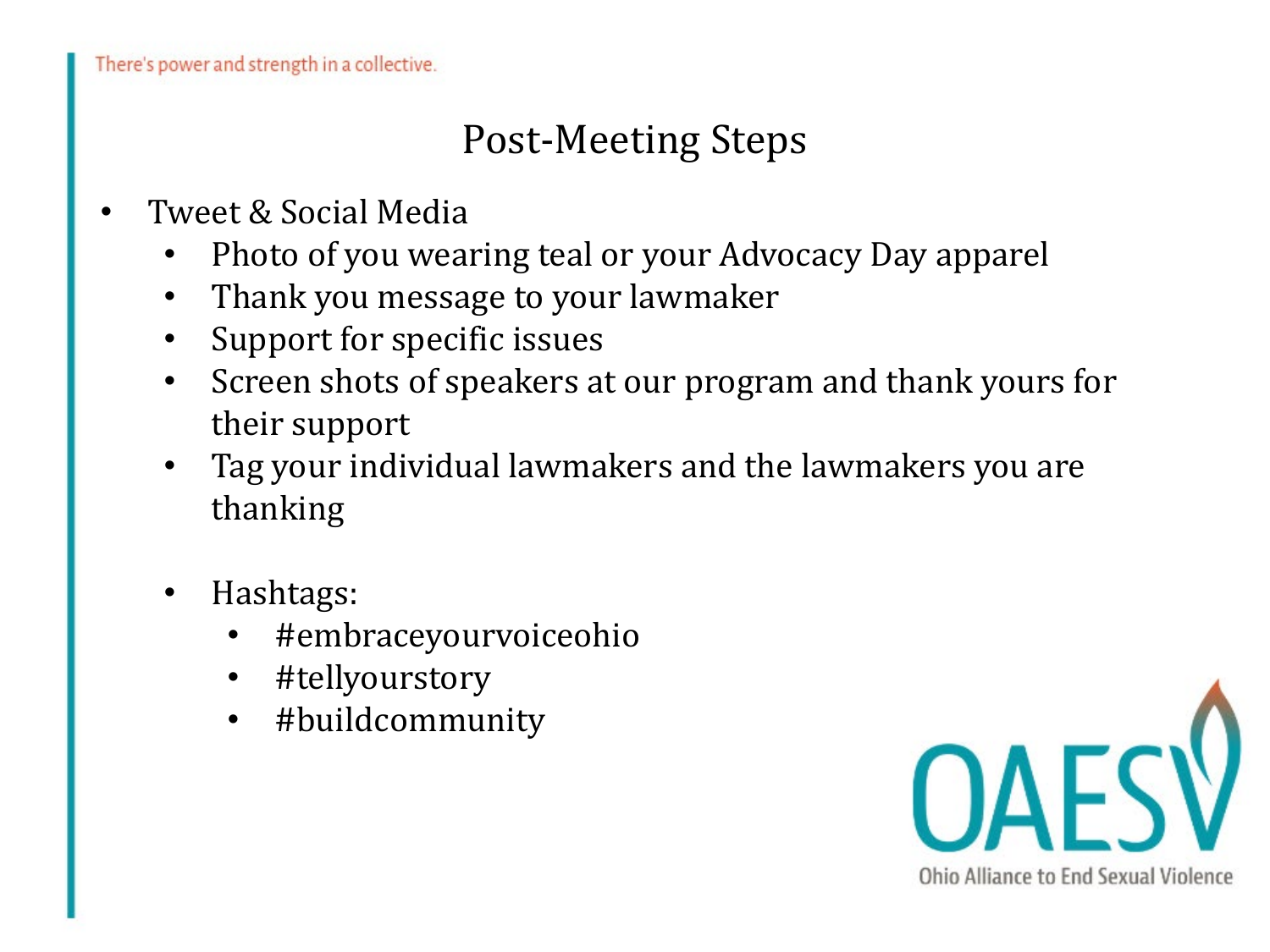#### Post-Meeting Steps

- Respond to Survey & Brief Action Step Requests in Post-Event Email
- Email anything needing immediate attention to [egemar@oaesv.org](mailto:egemar@oaesv.org)